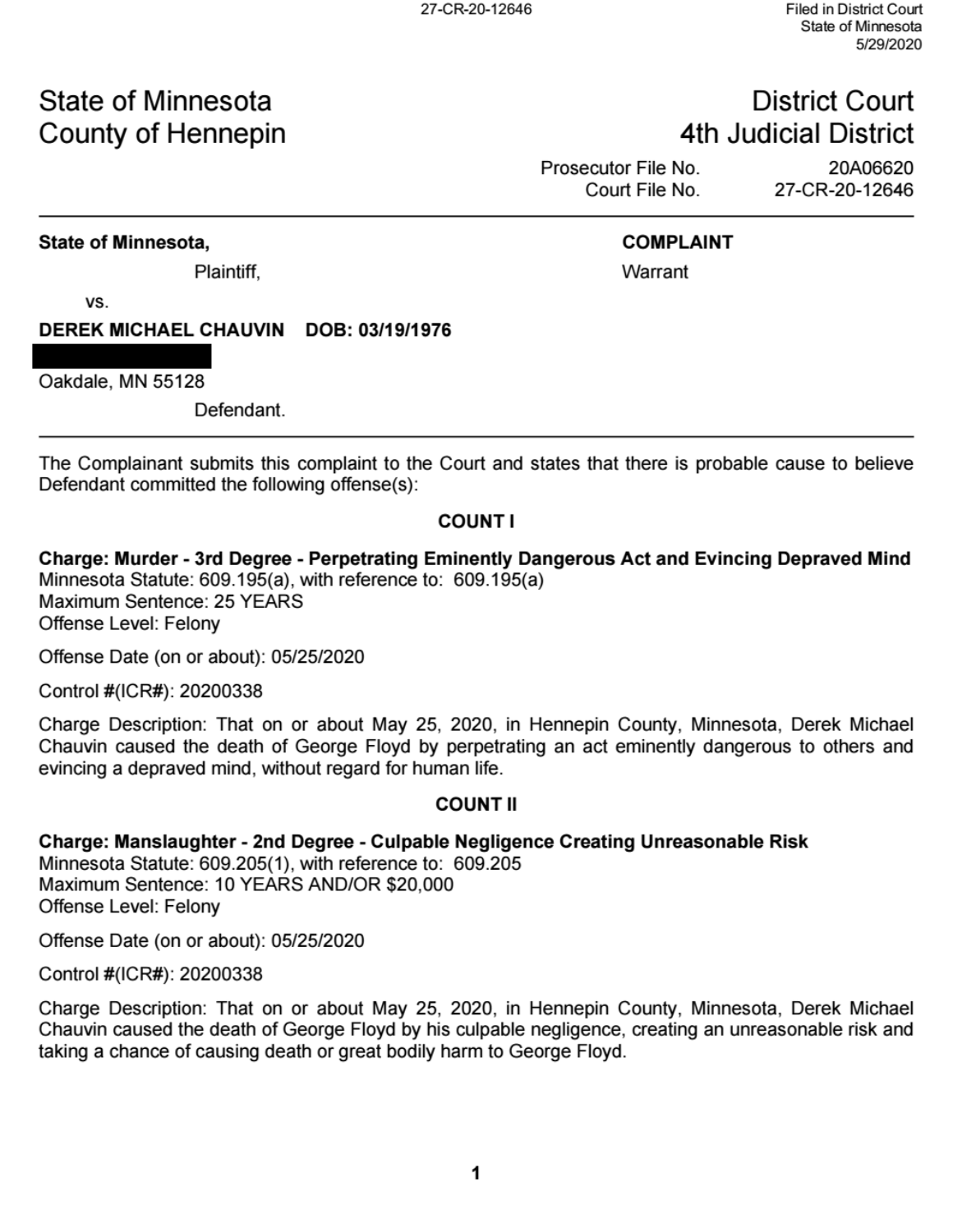### **STATEMENT OF PROBABLE CAUSE**

On May 25, 2020, someone called 911 and reported that a man bought merchandise from Cup Foods at 3759 Chicago Avenue in Minneapolis, Hennepin County, Minnesota with a counterfeit \$20 bill. At 8:08 p.m., Minneapolis Police Department (MPD) Officers Thomas Lane and J.A. Kueng arrived with their body worn cameras (BWCs) activated and running. The officers learned from store personnel that the man who passed the counterfeit \$20 was parked in a car around the corner from the store on 38th Street.

BWC video obtained by the Minnesota Bureau of Criminal Apprehension shows that the officers approached the car, Lane on the driver's side and Kueng on the passenger side. Three people were in the car; George Floyd was in the driver's seat, a known adult male was in the passenger seat and a known adult female was sitting in the backseat. As Officer Lane began speaking with Mr. Floyd, he pulled his gun out and pointed it at Mr. Floyd's open window and directed Mr. Floyd to show his hands. When Mr. Floyd put his hands in the steering wheel, Lane put his gun back in its holster.

While Officer Kueng was speaking with the front seat passenger, Officer Lane ordered Mr. Floyd out of the car, put his hands on Mr. Floyd, and pulled him out of the car. Officer Lane handcuffed Mr. Floyd. Mr. Floyd actively resisted being handcuffed.

Once handcuffed, Mr. Floyd became compliant and walked with Officer Lane to the sidewalk and sat on the ground at Officer Lane's direction. In a conversation that lasted just under two minutes, Officer Lang asked Mr. Floyd for his name and identification. Officer Lane asked Mr. Lloyd if he was "on anything" and explained that he was arresting Mr. Lloyd for passing counterfeit currency.

Officers Kueng and Lane stood Mr. Floyd up and attempted to walk Mr. Floyd to their squad car (MPD 320) at 8:14 p.m. Mr. Floyd stiffened up, fell to the ground, and told the officers he was claustrophobic.

MPD Officers Derek Chauvin (the defendant) and Tou Thoa then arrived in a separate squad car.

The officers made several attempts to get Mr. Floyd in the backseat of squad 320 from the driver's side. Mr. Floyd did not voluntarily get in the car and struggled with the officers by intentionally falling down, saying he was not going in the car, and refusing to stand still. Mr. Floyd is over six feet tall and weighs more than 200 pounds.

While standing outside the car, Mr. Floyd began saying and repeating that he could not breathe. The defendant went to the passenger side and tried to get Mr. Floyd into the car from that side and Lane and Kueng assisted.

The defendant pulled Mr. Floyd out of the passenger side of the squad car at 8:19:38 p.m. and Mr. Floyd went to the ground face down and still handcuffed. Kueng held Mr. Floyd's back and Lane held his legs. The defendant placed his left knee in the area of Mr. Floyd's head and neck. Mr. Floyd said, "I can't breathe" multiple times and repeatedly said, "Mama" and "please," as well. The defendant and the other two officers stayed in their positions.

The officers said, "You are talking fine" to Mr. Floyd as he continued to move back and forth. Lane asked, "should we roll him on his side?" and the defendant said, "No, staying put where we got him." Officer Lane said, "I am worried about excited delirium or whatever." The defendant said, "That's why we have him on his stomach." None of the three officers moved from their positions.

BWC video shows Mr. Floyd continue to move and breathe. At 8:24:24, Mr. Floyd stopped moving. At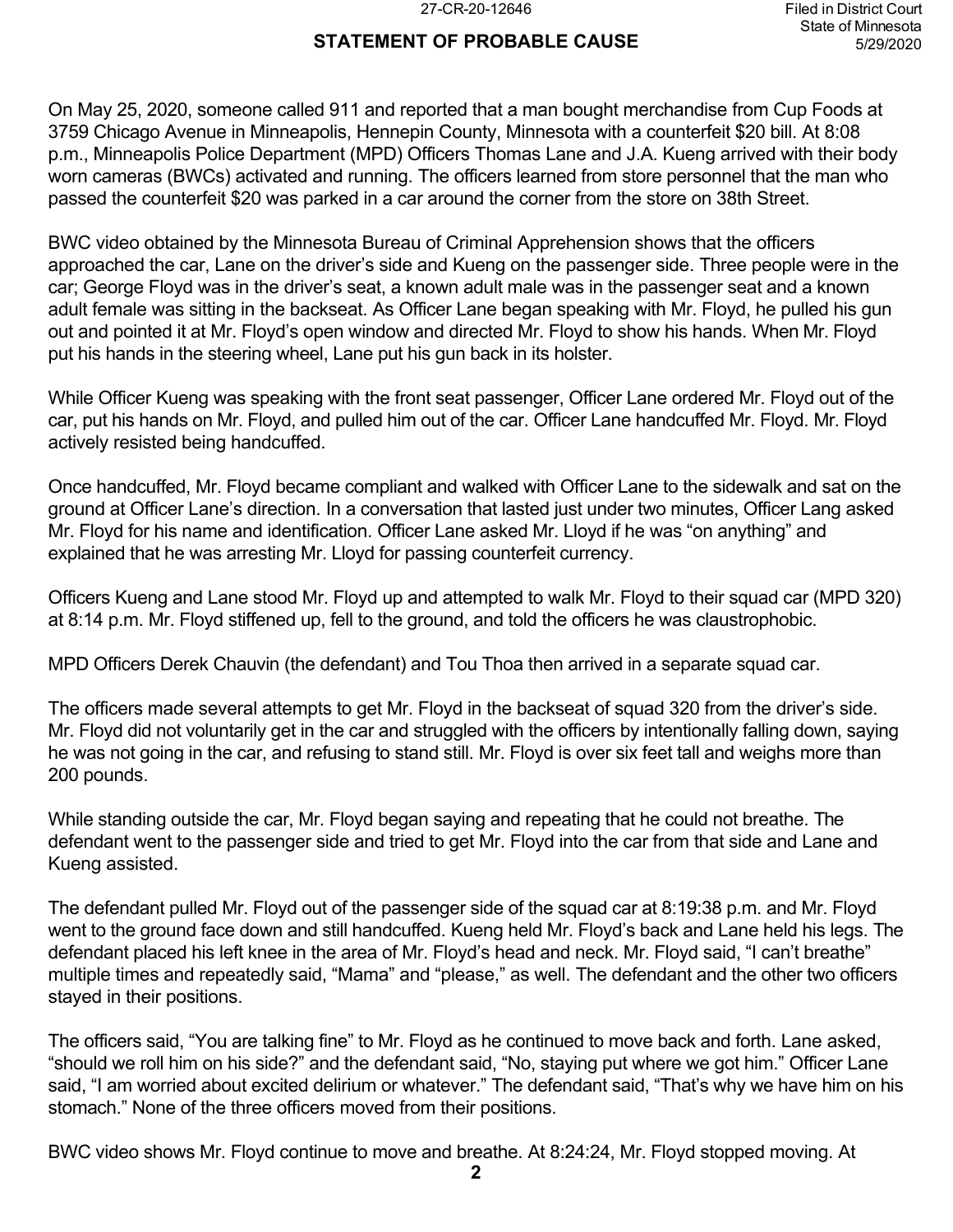8:25:31 the video appears to show Mr. Floyd ceasing to breathe or speak. Lane said, "want to roll him5@0/2020 his side." Kueng checked Mr. Floyd's right wrist for a pulse and said, "I couldn't find one." None of the officers moved from their positions.

At 8:27:24, the defendant removed his knee from Mr. Floyd's neck. An ambulance and emergency medical personnel arrived, the officers placed Mr. Floyd on a gurney, and the ambulance left the scene. Mr. Floyd was pronounced dead at Hennepin County Medical Center.

The Hennepin County Medical Examiner (ME) conducted Mr. Floyd's autopsy on May 26, 2020. The full report of the ME is pending but the ME has made the following preliminary findings. The autopsy revealed no physical findings that support a diagnosis of traumatic asphyxia or strangulation. Mr. Floyd had underlying health conditions including coronary artery disease and hypertensive heart disease. The combined effects of Mr. Floyd being restrained by the police, his underlying health conditions and any potential intoxicants in his system likely contributed to his death.

The defendant had his knee on Mr. Floyd's neck for 8 minutes and 46 seconds in total. Two minutes and 53 seconds of this was after Mr. Floyd was non-responsive. Police are trained that this type of restraint with a subject in a prone position is inherently dangerous.

Defendant is in custody.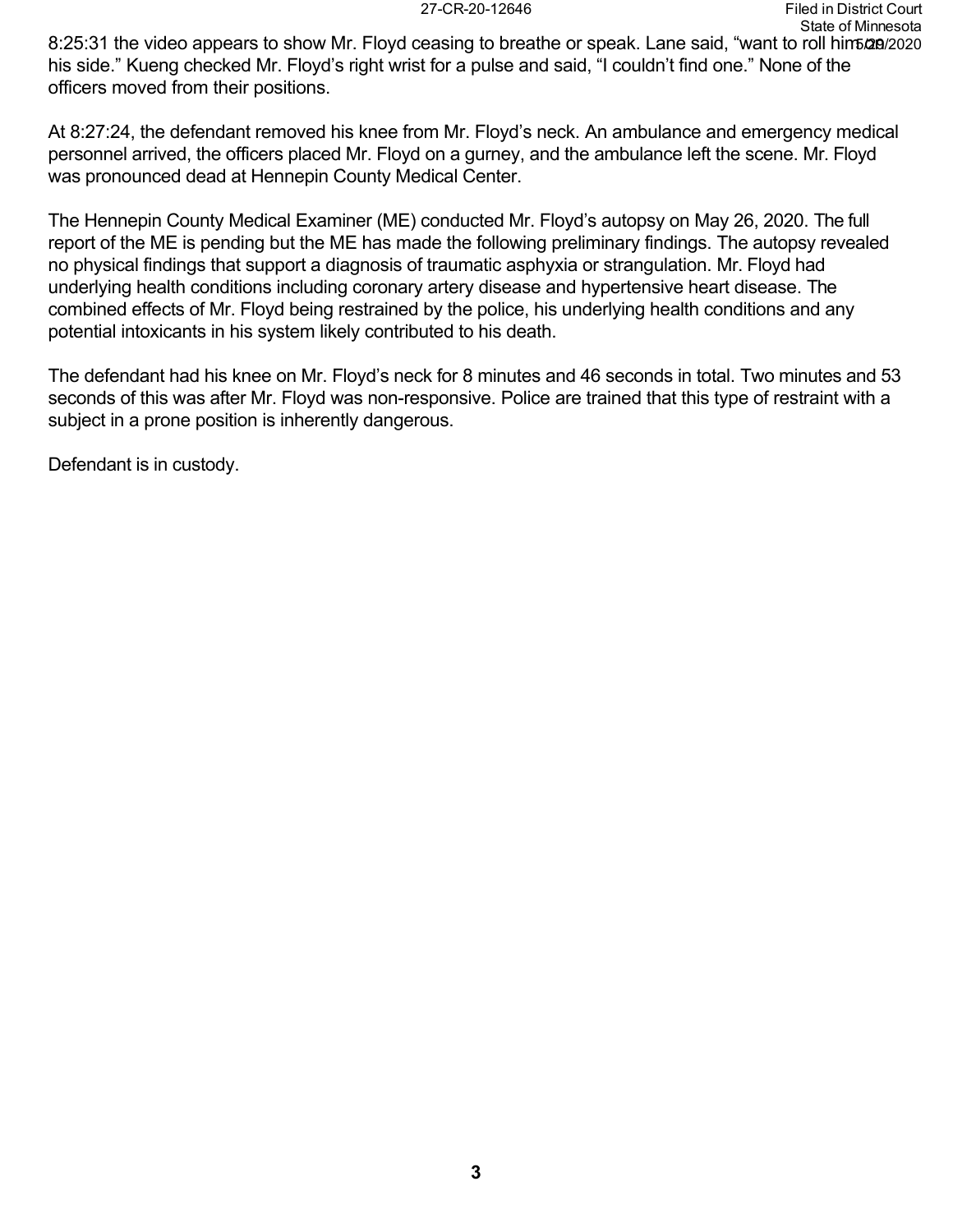#### 27-CR-20-12646 Filed in District Court State of Minnesota 5/29/2020

### **SIGNATURES AND APPROVALS**

Complainant requests that Defendant, subject to bail or conditions of release, be: (1) arrested or that other lawful steps be taken to obtain Defendant's appearance in court; or (2) detained, if already in custody, pending further proceedings; and that said Defendant otherwise be dealt with according to law.

Complainant declares under penalty of perjury that everything stated in this document is true and correct. Minn. Stat. § 358.116; Minn. R. Crim. P. 2.01, subds. 1, 2.

**Complainant** Michelle M Frascone Electronically Signed: Special Agent 1430 Maryland Avenue E St. Paul, MN 55106 Badge: 81

05/29/2020 01:05 PM Ramsey County, Minnesota

Being authorized to prosecute the offenses charged, I approve this complaint.



05/29/2020 01:00 PM

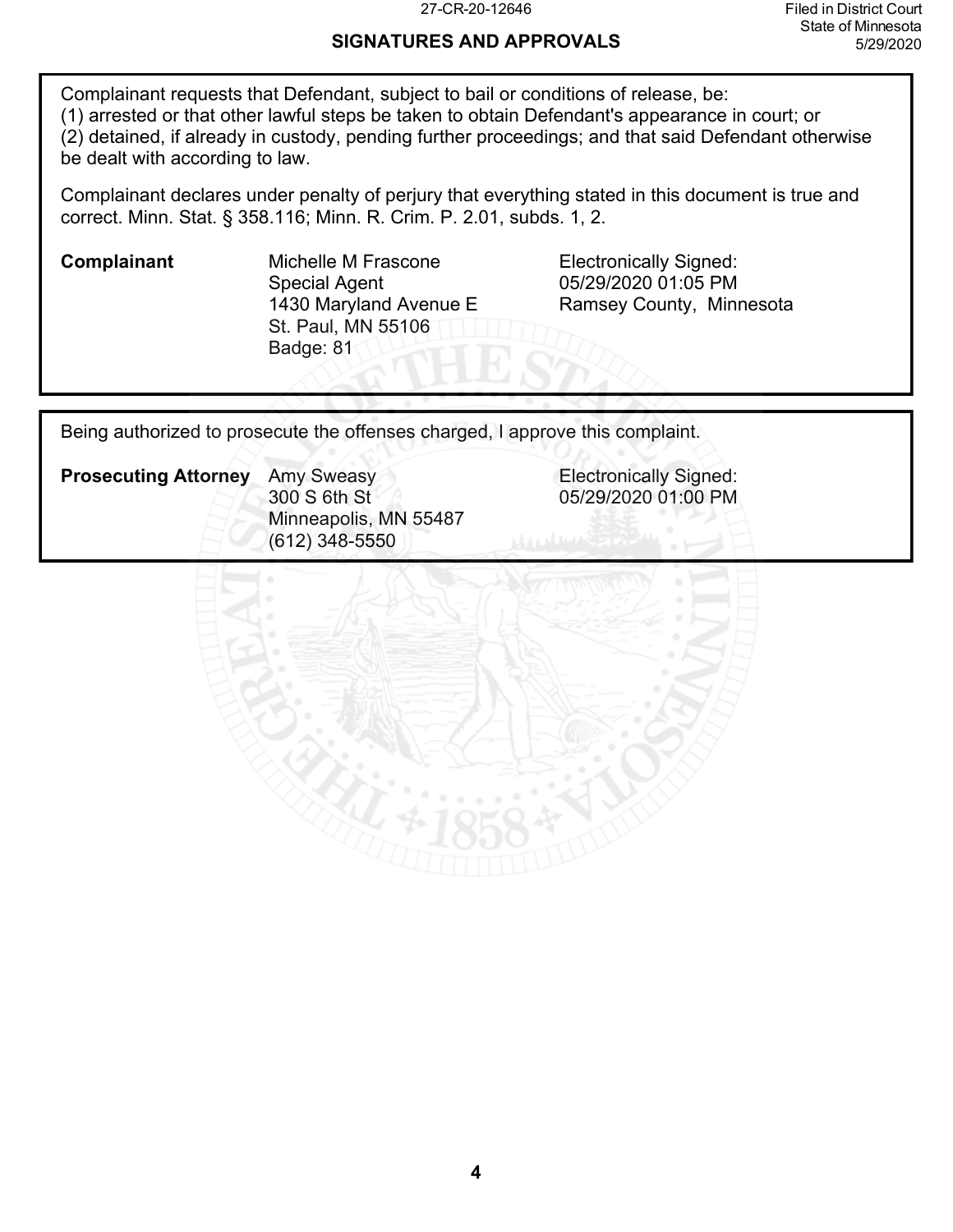27-CR-20-12646 Filed in District Court State of Minnesota 5/29/2020

### **FINDING OF PROBABLE CAUSE**

From the above sworn facts, and any supporting affidavits or supplemental sworn testimony, I, the Issuing Officer, have determined that probable cause exists to support, subject to bail or conditions of release where applicable, Defendant's arrest or other lawful steps be taken to obtain Defendant's appearance in court, or Defendant's detention, if already in custody, pending further proceedings. Defendant is therefore charged with the above-stated offense(s).

|                                                                                                                                                                                                                                                                                                                                                                                                                                                                                                                           |                                                        | <b>SUMMONS</b>            |                                            |                                 |              |
|---------------------------------------------------------------------------------------------------------------------------------------------------------------------------------------------------------------------------------------------------------------------------------------------------------------------------------------------------------------------------------------------------------------------------------------------------------------------------------------------------------------------------|--------------------------------------------------------|---------------------------|--------------------------------------------|---------------------------------|--------------|
| THEREFORE YOU, THE DEFENDANT, ARE SUMMONED to appear on<br>before the above-named court at the address listed on the attached court summons to answer this complaint.                                                                                                                                                                                                                                                                                                                                                     |                                                        |                           |                                            | at                              | <b>AM/PM</b> |
| IF YOU FAIL TO APPEAR in response to this SUMMONS, a WARRANT FOR YOUR ARREST shall be issued.                                                                                                                                                                                                                                                                                                                                                                                                                             |                                                        |                           |                                            |                                 |              |
|                                                                                                                                                                                                                                                                                                                                                                                                                                                                                                                           |                                                        | <b>WARRANT</b>            |                                            |                                 |              |
| To the Sheriff of the above-named county; or other person authorized to execute this warrant: I order, in the name of the State<br>of Minnesota, that the Defendant be apprehended and arrested without delay and brought promptly before the court (if in<br>session), and if not, before a Judge or Judicial Officer of such court without unnecessary delay, and in any event not later than<br>36 hours after the arrest or as soon as such Judge or Judicial Officer is available to be dealt with according to law. |                                                        |                           |                                            |                                 |              |
| <b>Execute in MN Only</b>                                                                                                                                                                                                                                                                                                                                                                                                                                                                                                 | X                                                      | <b>Execute Nationwide</b> |                                            | <b>Execute in Border States</b> |              |
|                                                                                                                                                                                                                                                                                                                                                                                                                                                                                                                           |                                                        | <b>ORDER OF DETENTION</b> |                                            |                                 |              |
| Since the Defendant is already in custody, I order, subject to bail or conditions of release, that the Defendant continue to be<br>detained pending further proceedings.                                                                                                                                                                                                                                                                                                                                                  |                                                        |                           |                                            |                                 |              |
| Bail: \$500,000.00<br><b>Conditions of Release:</b>                                                                                                                                                                                                                                                                                                                                                                                                                                                                       |                                                        |                           |                                            |                                 |              |
| This complaint, duly subscribed and sworn to or signed under penalty of perjury, is issued by the undersigned Judicial Officer<br>as of the following date: May 29, 2020.                                                                                                                                                                                                                                                                                                                                                 |                                                        |                           |                                            |                                 |              |
| <b>Judicial Officer</b>                                                                                                                                                                                                                                                                                                                                                                                                                                                                                                   | Luis Bartolomei<br><b>District Court Judge</b>         |                           | Electronically Signed: 05/29/2020 01:20 PM |                                 |              |
| Sworn testimony has been given before the Judicial Officer by the following witnesses:                                                                                                                                                                                                                                                                                                                                                                                                                                    |                                                        |                           |                                            |                                 |              |
|                                                                                                                                                                                                                                                                                                                                                                                                                                                                                                                           | <b>COUNTY OF HENNEPIN</b><br><b>STATE OF MINNESOTA</b> |                           |                                            |                                 |              |

### **State of Minnesota**

**Plaintiff** 

vs.

### **Derek Michael Chauvin**

**Defendant** 

*LAW ENFORCEMENT OFFICER RETURN OF SERVICE I hereby Certify and Return that I have served a copy of this Warrant upon the Defendant herein named.*

Signature of Authorized Service Agent:

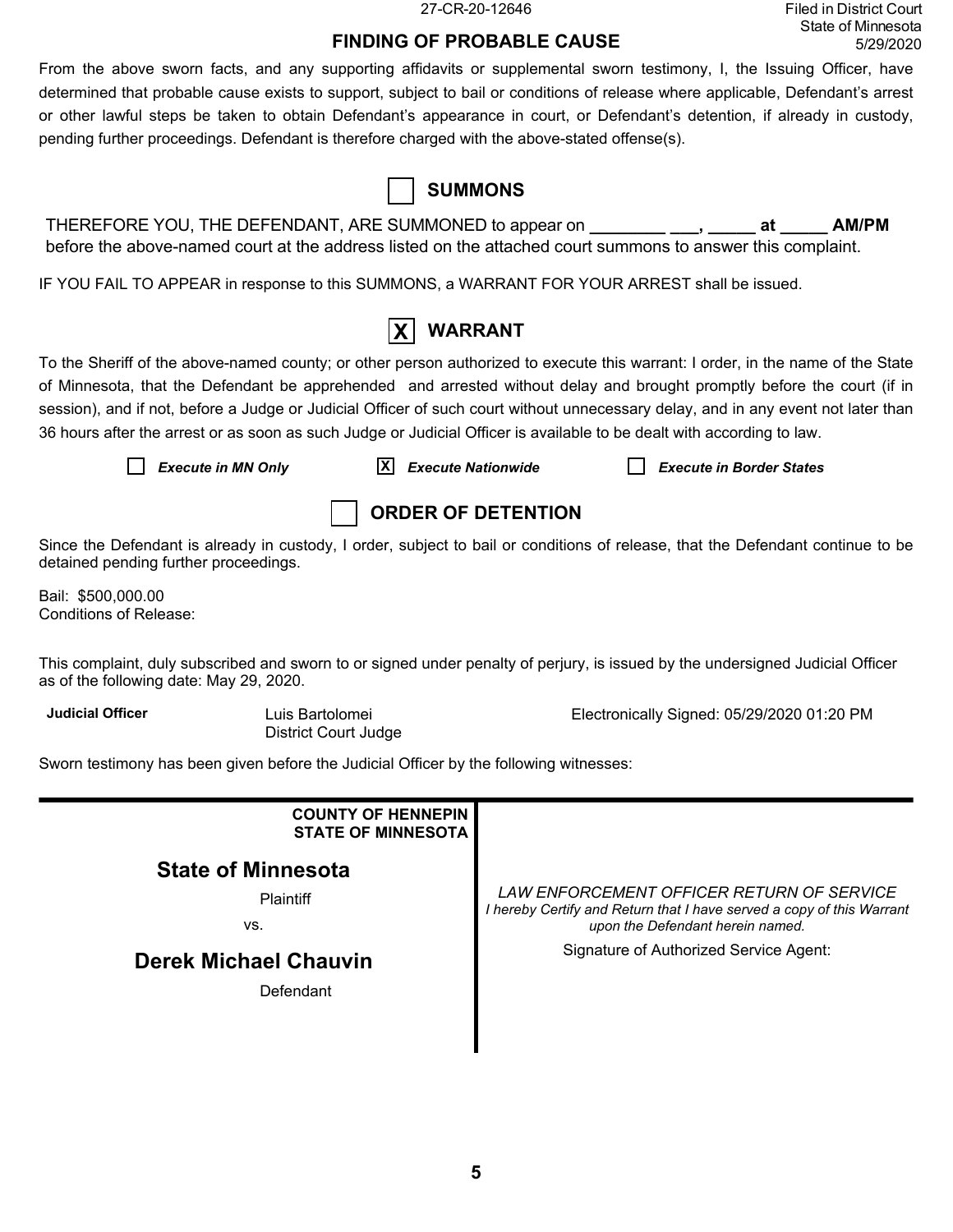27-CR-20-12646

## **DEFENDANT FACT SHEET**

Name:

DOB:

Address:

Derek Michael Chauvin 03/19/1976

Oakdale, MN 55128

| Alias Names/DOB:                                     |         |
|------------------------------------------------------|---------|
| SID:                                                 |         |
| Height:                                              |         |
| Weight:                                              |         |
| Eye Color:                                           |         |
| <b>Hair Color:</b>                                   |         |
| Gender:                                              | MALE    |
| Race:                                                | White   |
| <b>Fingerprints Required per Statute:</b>            | Yes     |
| <b>Fingerprint match to Criminal History Record:</b> | No      |
| Driver's License #:                                  |         |
| SILS Person ID#:                                     | 880184  |
| SILS Tracking No.                                    | 3173921 |
| <b>Alcohol Concentration:</b>                        |         |

Filed in District Court State of Minnesota 5/29/2020

6